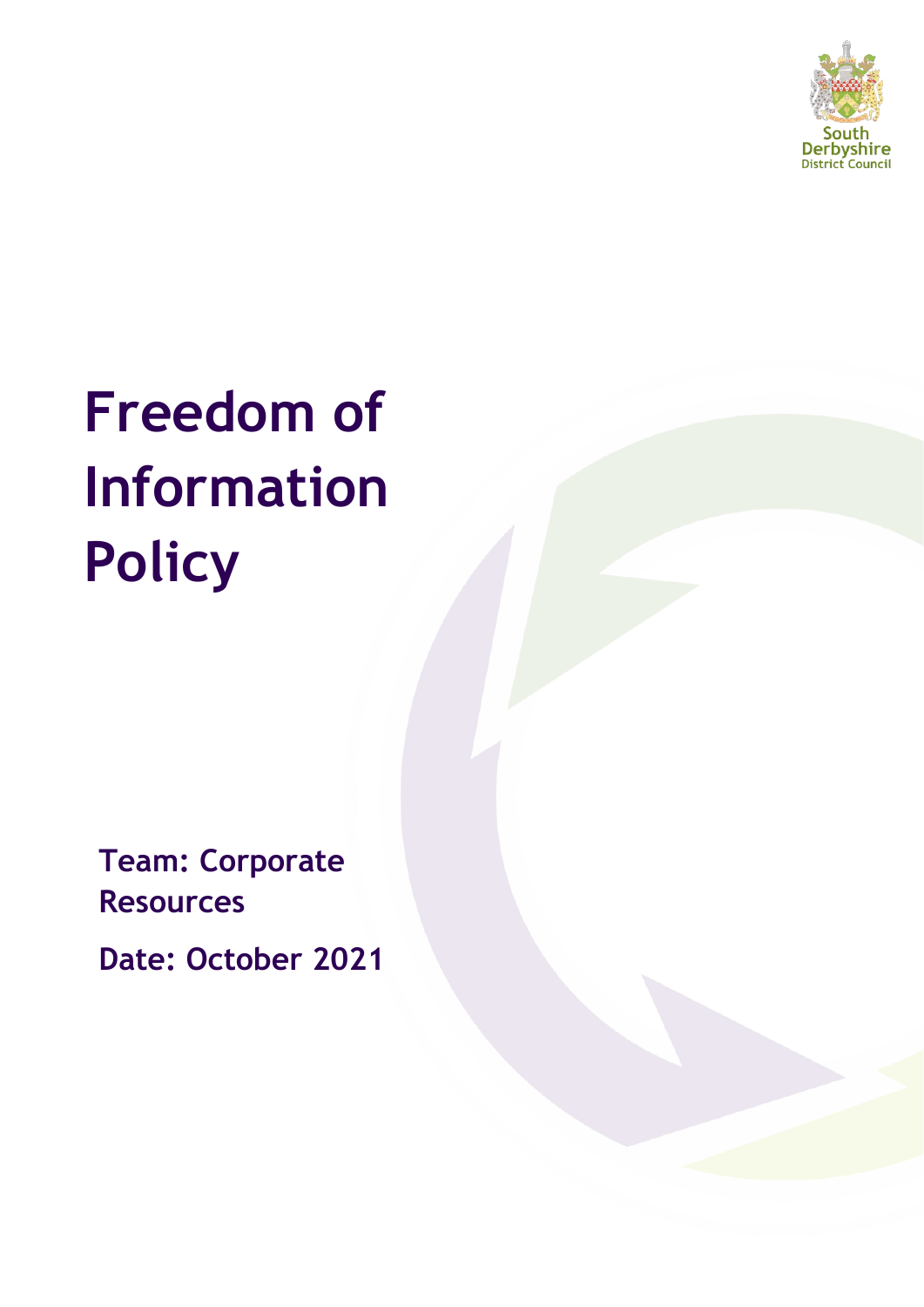# **LIST OF CONTENTS**

|      | <b>Version Control</b>                             | Page 2 |
|------|----------------------------------------------------|--------|
|      | Approvals                                          | Page 2 |
|      | <b>Associated Documentation</b>                    | Page 2 |
| 1.0  | Introduction                                       | Page 3 |
| 2.0  | <b>Policy Objectives</b>                           | Page 3 |
| 3.0  | Roles and Responsibilities                         | Page 3 |
| 4.0  | <b>Training and Awareness</b>                      | Page 4 |
| 5.0  | Handling Requests for Information                  | Page 4 |
| 6.0  | Charging for Information and Administrative Limits | Page 6 |
| 7.0  | <b>Third Party Requests</b>                        | Page 6 |
| 8.0  | Right of Appeal                                    | Page 7 |
| 9.0  | Re-use of Public Sector Information                | Page 7 |
| 10.0 | Disposal and Destruction of Information            | Page 7 |
|      | 11.0 Publication Scheme                            | Page 8 |
|      | 12.0 Retention Periods or Related Documents        | Page 8 |
| 13.0 | Requests to and from other Local Authorities       | Page 8 |
| 14.0 | <b>Datasets</b>                                    | Page 9 |

#### **Version Control**

| Version | Description of version $^{\prime}$ | <b>Effective Date</b>     |
|---------|------------------------------------|---------------------------|
|         | <b>Initial Policy Document</b>     | October 2021 <sup>'</sup> |
|         |                                    |                           |
|         |                                    |                           |

#### **Approvals**

| <b>Approved by</b>               | <b>Date</b>    |
|----------------------------------|----------------|
| Finance and Management Committee | 7 October 2021 |
|                                  |                |

#### **Associated Documentation**

| Description of Documentation              |                            |
|-------------------------------------------|----------------------------|
| Freedom of Information Publication Scheme | Available on the Council's |
|                                           | website                    |

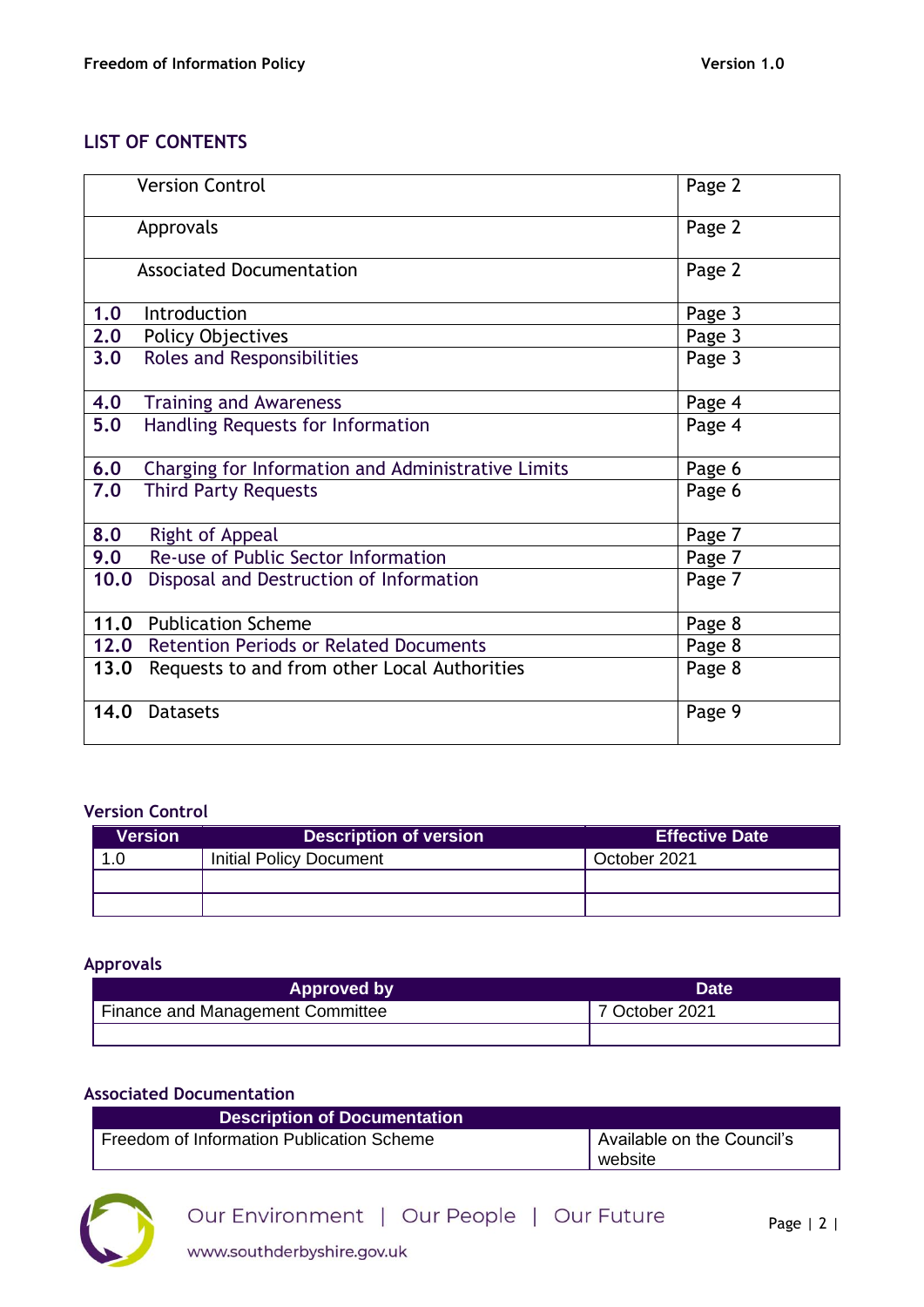## **1.0 Introduction**

- 1.1 Information is a key asset for any organisation. As a local authority, the Council relies on information to undertake its statutory duties and to deliver services. However, holding information imposes legal obligations which the Council must be aware of and adhere to. The main legislation that this Policy focuses on is the Freedom of Information Act (FOIA) 2000 and the Environmental Information Regulations (EIR) 2004.
- 1.2 This Policy provides a framework to enable the Council to meet legal and its own corporate requirements regarding information requests that fall within the scope of the FOIA and the EIR.
- 1.3 The Policy covers all information held by the Council regardless of its format or when it came into the possession of the Council. In addition, the information does not have to originate from within the Council. The only criteria is that the Council, at the time of a request, holds the information or it is held on the Council's behalf by a third party.

#### **2.0 Policy Objectives**

- 2.1 These are to:
	- Assist the Council to comply with the FOIA and the EIR
	- Ensure free and reasonable access to information
	- Promote transparency in decision-making
- 2.2 These aims will sometimes be balanced against the need to ensure the confidentiality of information relating to areas such as personal privacy, commerciality, health and safety, together with the security of council resources, where disclosure would not be in the public interest at the time of a request.

#### **3.0 Roles and Responsibilities**

- 3.1 Under its terms of reference regarding customer access, the Council's Finance and Management Committee is responsible for this Policy. Within this, the co-ordination of requests for information rests with the Strategic Director (Corporate Resources) who has oversight of the process and resources for dealing with requests.
- 3.2 This is supported by the Council's Business Change and ICT Manager in their role as the Council's Data Protection Officer, together with the Council's Monitoring Officer.
- 3.3 Together with the Strategic Director, they are responsible for advising on compliance with the Legislation and in the application of exemptions or the consideration of vexatious requests etc, where this applies.

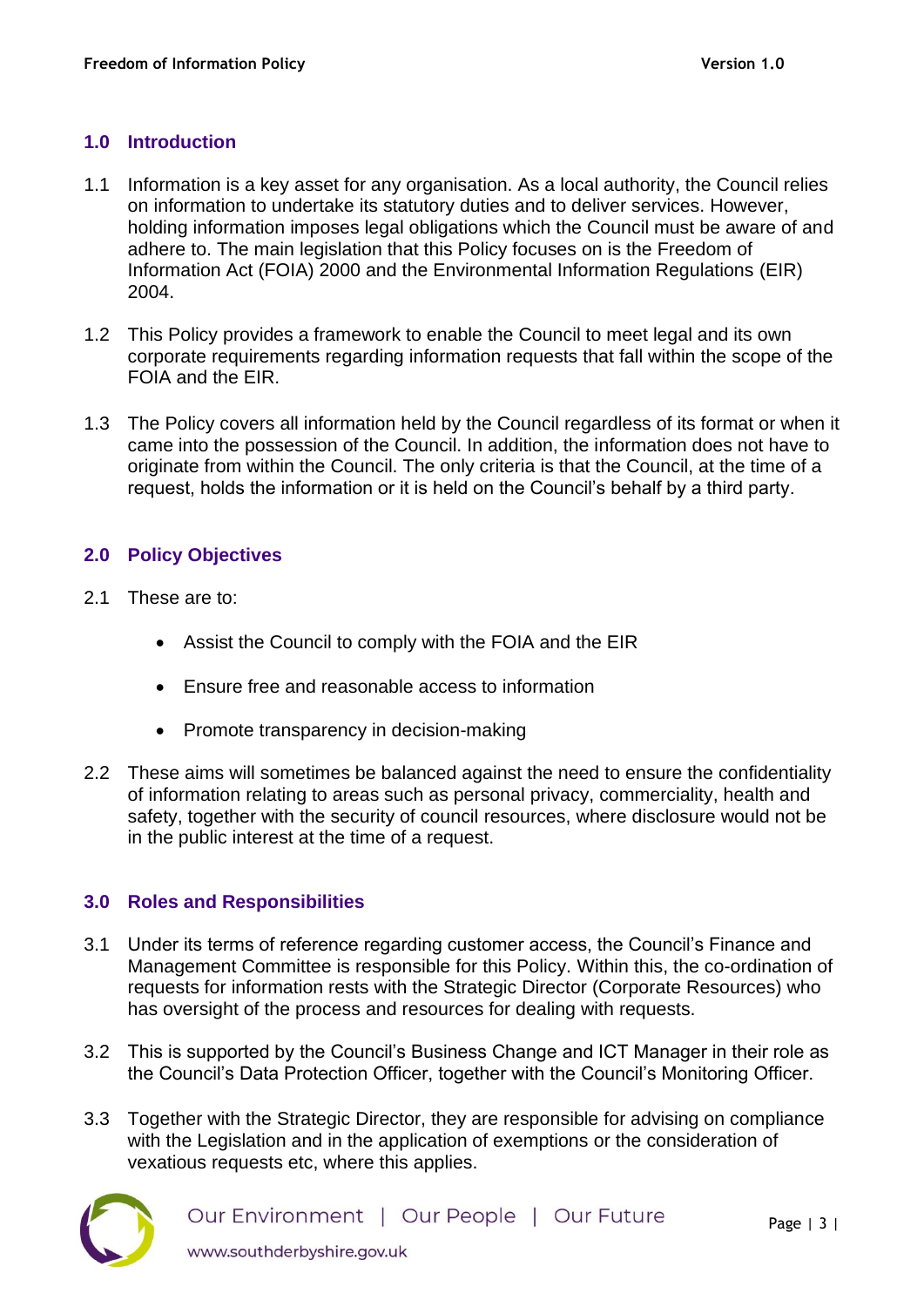- 3.4 The application of the Section 36 Exemption contained in the FOIA regarding "legal privilege", can only be sanctioned by the Monitoring Officer.
- 3.5 The co-ordination of the day-to-day processing of requests is undertaken by the Secretarial Support Team, under the guidance of the Strategic Director. However, the responsibility for supplying the actual information rests with staff in individual services
- 3.6 The Council's response to any cases forwarded to, or issues raised by, the Information Commissioner's Office (ICO) are co-ordinated by the Strategic Director.
- 3.7 Periodically, the Council's Internal Audit Service will review the Council's approach to freedom of information requests. Any recommended actions to strengthen processes are reported to, and monitored by, the Audit Sub-Committee who have oversight of the Council's governance and control environments for dealing with access to information.

#### **4.0 Training and Awareness**

- 4.1 Mandatory training is provided for all staff regarding security and management of data. Heads of Service, together with staff regularly involved in dealing with information requests, should also attend specific briefing sessions arranged on FOI.
- 4.2 All staff should seek advice as necessary when dealing with requests on a day-to-day basis.

# **5.0 Handling Requests for Information**

- 5.1 Not all requests for information are handled under the FOIA and EIR. For example, requests for personal information belonging to the applicant themselves, are governed by access rights under the Data Protection Act 2018.
- 5.2 In addition, where information requested is of a routine nature, these can be handled as "business as usual requests" and dealt with separately. Requests for information that often fall within this scope are set out in the Council's Publication Scheme (*Outlined in Section 11* of this Policy) and include such information as:
	- Organisation Charts
	- The Council's Accounts
	- The Corporate Plan
	- Committee Reports
	- Procedural Rules
	- Public Registers and Rating Lists
- 5.3 Requestors should first be directed to such information as this will probably satisfy their request. This information is readily available on the Council's web site.

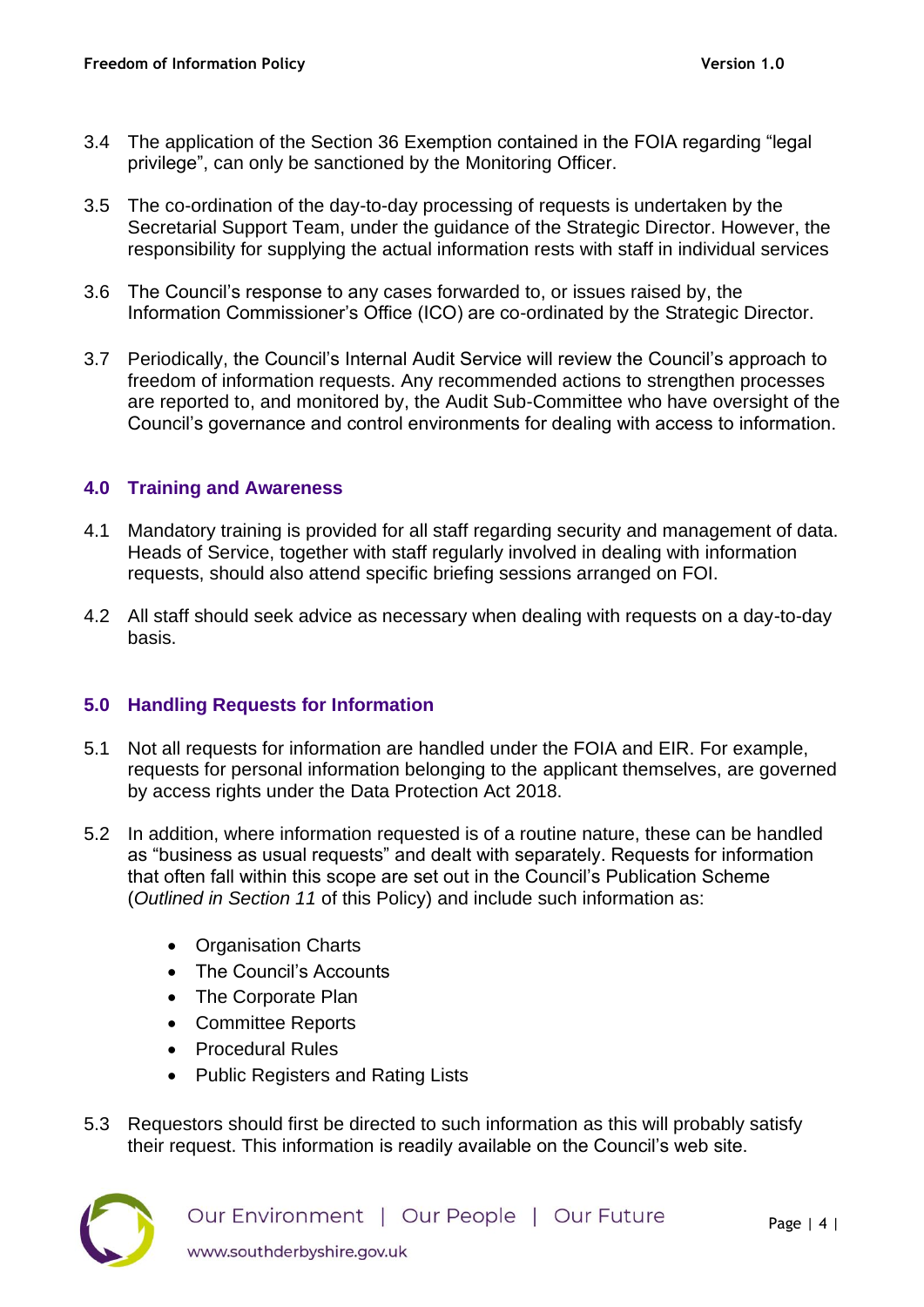- 5.4 The Council encourages that all requests should be made on the Council's web site using an [on-line form.](https://www.southderbyshire.gov.uk/about-us/freedom-of-information)
- 5.5 As this captures all relevant information and is then logged into a central system, it reduces the risk of the request being mislaid or lost and is the most efficient method of getting the request to the appropriate Officer.
- 5.6 However, legislation does not require the requestor to use this method, and the request should be accepted by other means such as by post, or within a separate email.
- 5.7 Under the FOIA, the Council has 20 days to respond, and this starts as soon as the request is received in the Council. Secretarial Support acknowledge all requests and inform the relevant Service of the deadline to respond.
- 5.8 It should be noted that the 20-day limit is the maximum and requests should be responded to as soon as practical; this will depend on the nature/complexity of the request and available resources.
- 5.9 Although requests cannot be made verbally under the FOIA, requests under the EIR can be made over the phone or in person. However, wherever possible, the requestor should be encouraged to do so in writing for the reasons set out above.
- 5.10 Where a request needs to be clarified by the Council or additional information is sought, the waiting period is not counted towards the 20 days allowed. This also applies where a charge is being proposed, and this is being agreed with the requestor.
- 5.11 In addition, where a request is transferred from another public body, the 20-day period starts on the first working day after the Council receives such a request.
- 5.12 It should be noted that information requests should always be treated as "motive blind". This means that it is important that the requestor is never challenged as to the reason why the information is being requested.
- 5.13 The only relevant factors are whether the Council holds the information and whether any circumstances exist that classify the information as being Exempt under the FOIA.

#### **6.0 Charging For Information and Administrative Limits**

- 6.1 The Council aims to make the maximum amount of information readily available at minimum inconvenience and cost to the Public. Information published and accessed on the Council's website is provided free of charge.
- 6.2 Charges may be made for information subject to a charging regime specified by the Government or by law, although none are known at this time. Charges may also be made for making datasets that are relevant copyright works available for re-use.

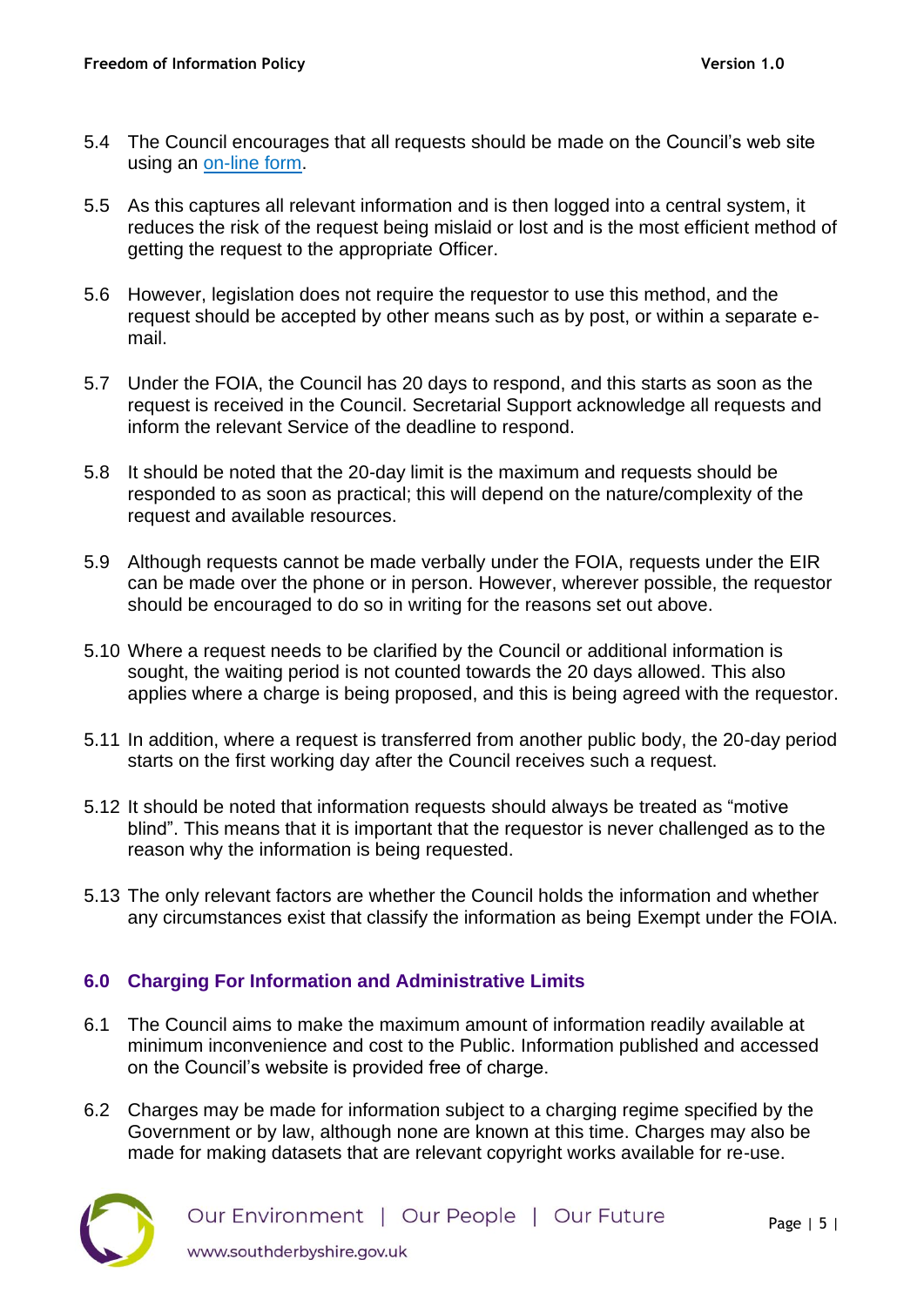- 6.3 These charges will be in accordance with the terms of the *Re-use of Public Sector Information Regulations 2015*, where they apply, or with regulations made under Section 118 of the FOIA.
- 6.4 It is not the Council's intention to charge for information requests and it is rare to do so. Most requests are now dealt with electronically and this avoids costs previously associated with paper format.
- 6.5 However, where the costs associated with photocopying, printing, postage or any other costs associated with retrieving the information, **exceed £25**, then the Council reserves the right to recover these costs. This should be made clear to a requestor before the request is dealt with and the appropriate charge will need to be paid before the information is provided.
- 6.6 In addition, where the administrative burden is considered to be excessive in order to answer a request, then the Council reserves the right to refuse the request under Section 12 of the FOIA.
- 6.7 In determining whether a request is excessive, the Council applies a limit of £450 (18 hours of staff time) as set out in Section 12. If the Council considers that this limit will be breached, it will liaise with the requestor to determine what information can be provided within the limit.
- 6.8 It should be noted that in accordance with the FOIA, no charge can be made for staff time in answering requests whether they breach the limit or not.

#### **7.0 Third Party Requests**

- 7.1 Some requests for information may require consultation with third parties such as contractors and partner organisations. A refusal to consent to disclosure by a third party does not bind the Council to refuse or exempt a request; the final decision rests with the Council who will consider its compliance with the FOIA and EIR.
- 7.2 Contractors of the Council should be made aware of the Council's obligations under this Legislation and that all information held may be disclosable unless an Exemption applies.
- 7.3 A request can only be transferred to another public body where the Council does not hold the information requested. This normally applies where the Council is not the responsible body for a particular service.
- 7.4 Before transferring the request, the Council should satisfy itself that it is not the data holder and confirm which public body is likely to hold the information requested.
- 7.5 The requestor should be informed as soon as possible and given the contact details of the data holder. This process is co-ordinated by the Secretarial Support team.

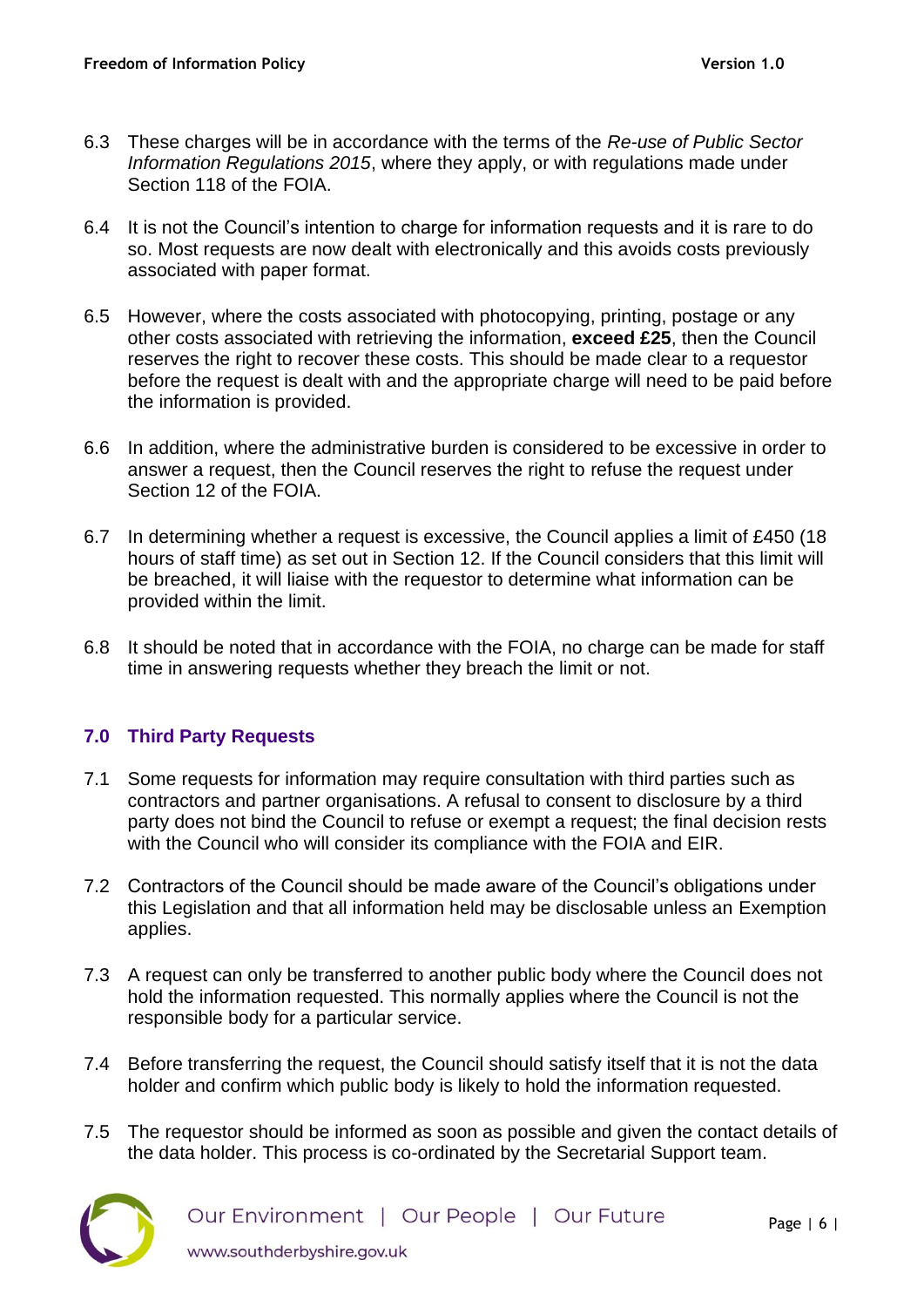## **8.0 Right of Appeal**

- 8.1 A requestor has the right of appeal if they feel that their request has not been dealt with in a timely manner, if they consider that all relevant information has not been supplied, or they have been refused a request for which they wish to challenge.
- 8.2 An internal review will be conducted by the Chief Executive within 20 days of receiving an appeal.
- 8.3 If the requestor is still not satisfied with the outcome of an appeal, they can ask the ICO to review the Council's decision.

#### **9.0 Re-use of Public Sector Information**

- 9.1 From time-to-time, requests are made to the Council to re-use information provided under the FOIA, for example, for commercial, research or publicity use. This raises copyright and licensing issues which would generally require specific permission by the copyright owner.
- 9.2 Although the FOIA provides access rights to information, it confers no rights whatsoever to a requestor as to the subsequent use of information. Should a requestor wish to use information that extends beyond their individual use, they are bound by conditions of the copyright owner.
- 9.3 Unless otherwise stated, the copyright owner is the Council. In addition, the Council must have due regard to information it holds, for example, in public registers where company and sole details may be properly disclosed under a FOI request.
- 9.4 However most information is capable of being re-used under an Open Government Licence (OGL). There are exemptions to what type and how information can be used, and it places obligations on a requestor on how they use the information.
- 9.5 If a requestor wishes to re-use Council information, they should be referred to the [Details of the Licence](http://www.nationalarchives.gov.uk/doc/open-government-licence/version/3/) when contacting the Council and provide reasons why and how they wish to apply the OGL. The advice of Legal Services should also be obtained before granting the re-use of the information.

#### **10.0 Disposal and Destruction of Information**

- 10.1 The FOIA only applies to information that a public body holds. Where information has been disposed under local procedures as it is no longer required, there is nothing to prevent this occurring as part of the Council's records management responsibilities.
- 10.2 However, it is illegal under Section 77 of the FOIA to wilfully destroy or alter any original documents in order to avoid releasing information.

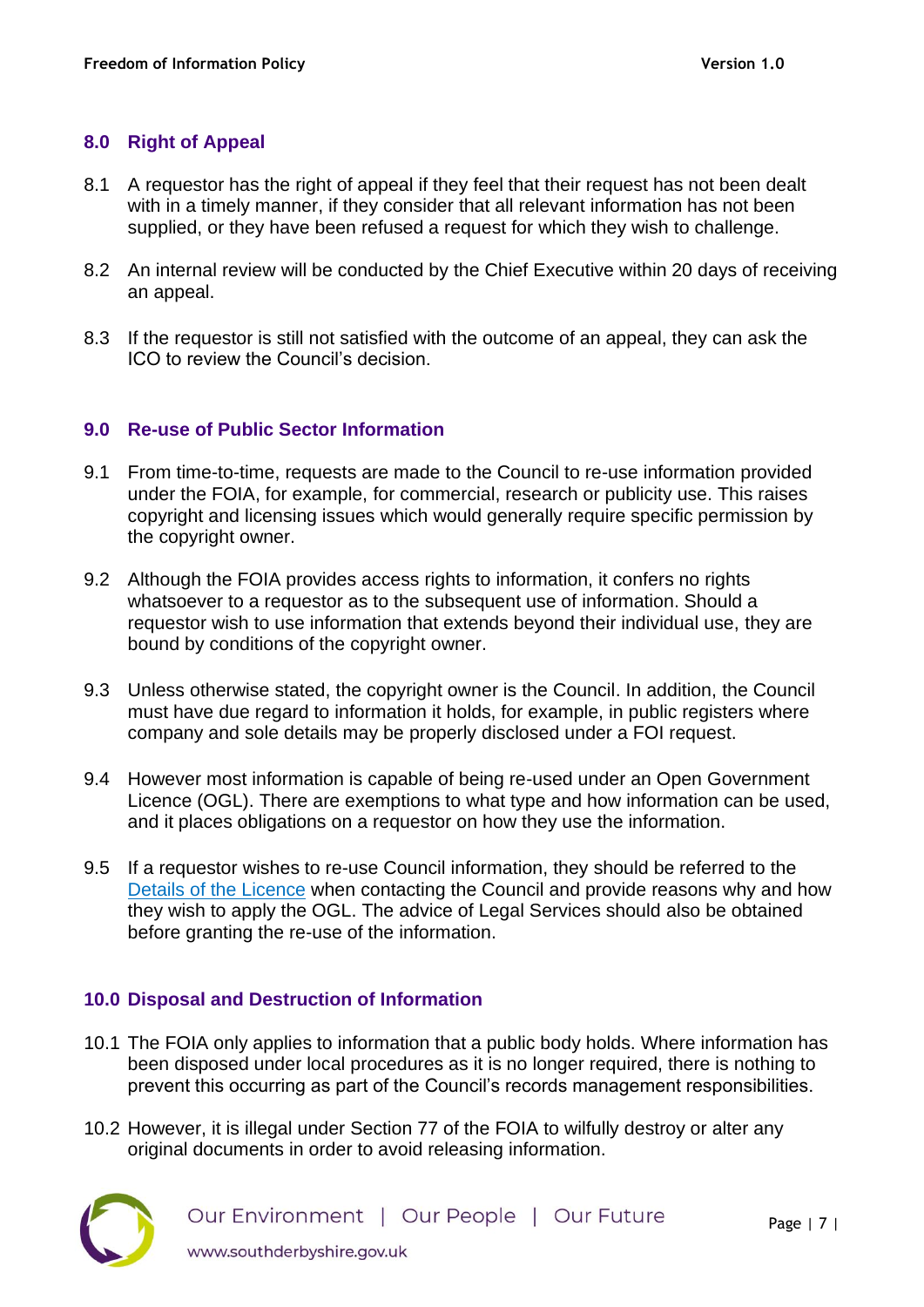- 10.3 It is important to note that it is the individual that is responsible in these instances and not the Council; the offence carries a fine of up to £5,000.
- 10.4 Anyone found guilty of this offence, will be subject to the Council's Disciplinary Procedure.

## **11.0 Publication Scheme**

- 11.1 The FOIA requires that the Council's adopts the ICO's Model Publication Scheme. setting out:
	- The method by which information published under the Scheme will be made available.
	- Charges which may be made for information published under this scheme.
	- The classes of information it publishes.

The aim of the Scheme is to set out what information is automatically or routinely published by the Council. This is to ensure that as much information as possible which may be of interest to the Public, is available without the need for specific requests to be made. The [Council's Scheme](https://www.southderbyshire.gov.uk/about-us/freedom-of-information) is available on its web site.

# **12.0 Retention Periods for FOIA Related Documents**

12.1 These are detailed in the Council's Document Retention Schedule, the periods for which are based on best practice recommended by the National Archives. This is summarised below.

| <b>Document</b>            | <b>Retention Period</b>         |
|----------------------------|---------------------------------|
| FOIA Policy and Procedures | 10 years after being superseded |
| Individual FOIA Case Files | 3 years after creation          |

# **13.0 Requests to and from other Local Authorities**

13.1 The Legislation allows any person or organisation to make a FOI request. The FOIA is not normally used between local authorities, as they usually rely on informal or network arrangements to gather information. In this spirit, the Council will avoid using the FOIA to gather information from other authorities.